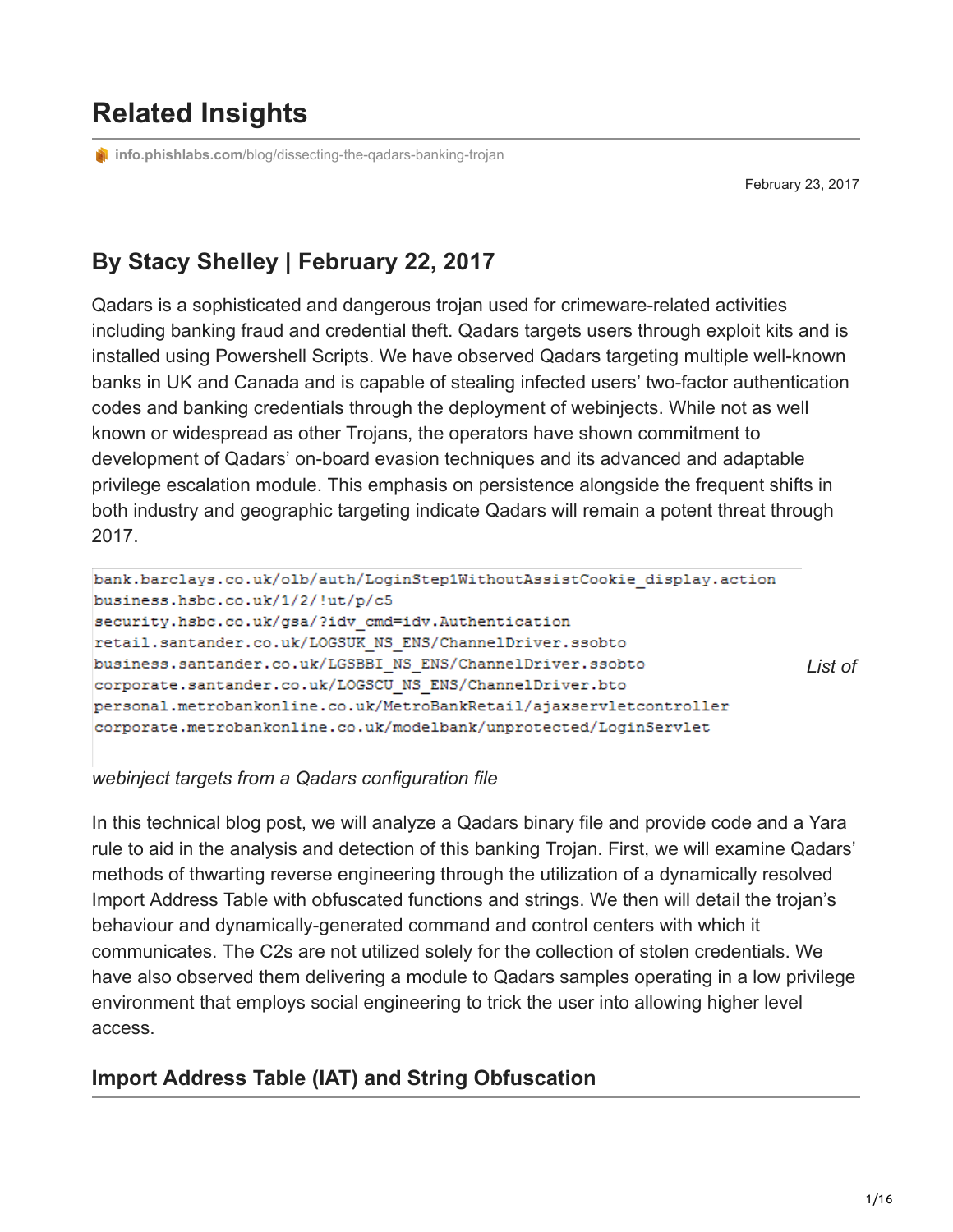In its pure form, Qadars has built-in protection to make reverse engineering difficult, such as dynamic resolution of the Import Address Table (IAT) and obfuscation of the IAT functions and strings. At the beginning of execution, it calls a subroutine responsible for resolving and concealing IAT entries.

It locates API entries using a well-known hashing method. For example, in the code depicted below, 9B102E2Dh corresponds to LoadLibraryA:

```
[ebp+var 4], eax
mov
push
        1.
        9B102E2Dh
push
                               Resolving API Calls via Hashing Mechanism
        eax, [ebp+var_4]
mov
push
        eax
call
       LocateExport
```
Dynamic Link Libraries (DLLs) are loaded using LoadLibrary and API names are located by parsing the export address table as show in the trace file below: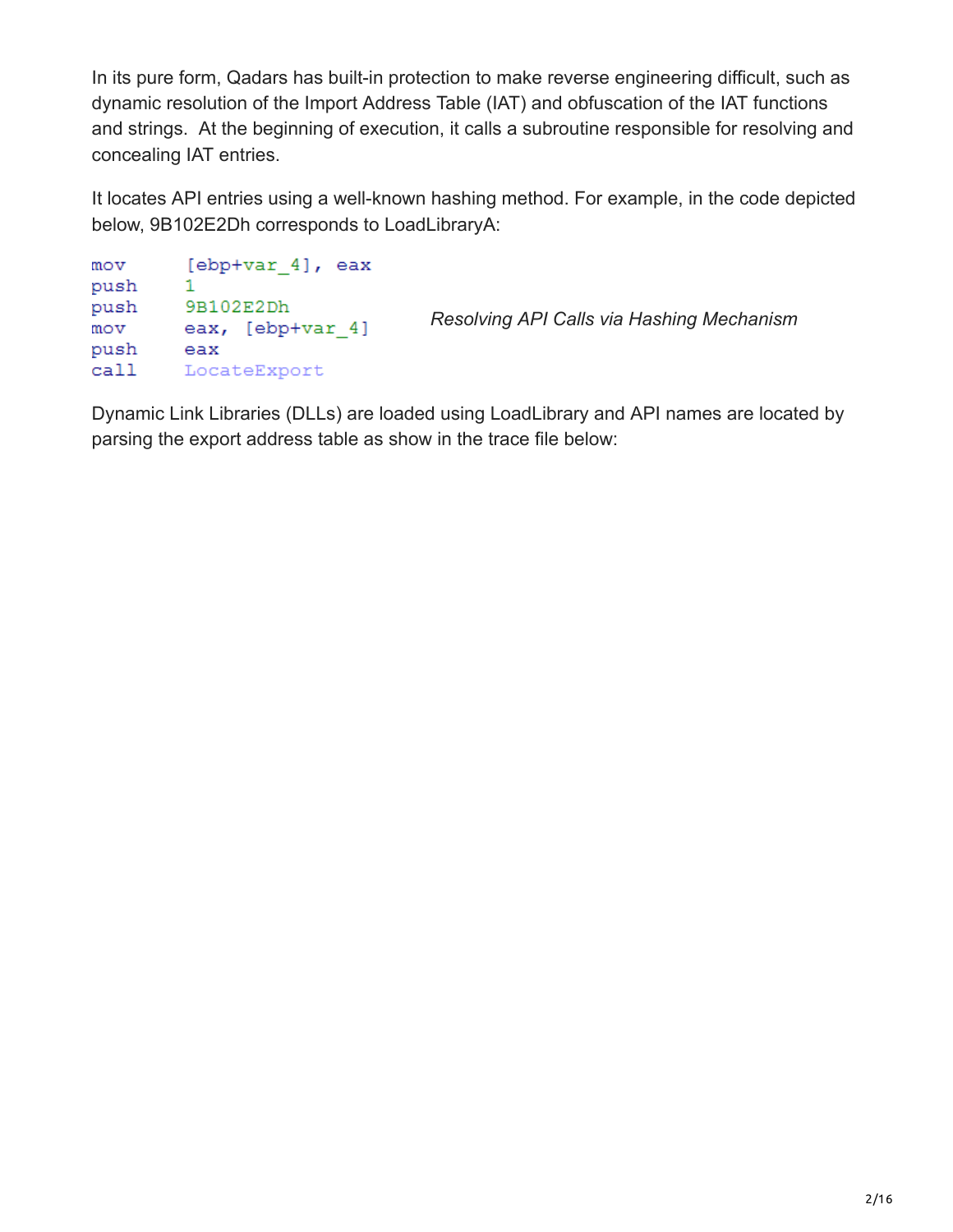

Furthermore, Qadars conceals an API function by XORing the address of an API call with a 4-byte XOR-Key. Wherever there is a call to a particular API function, the original value is reverted back to its XOR-encoded value.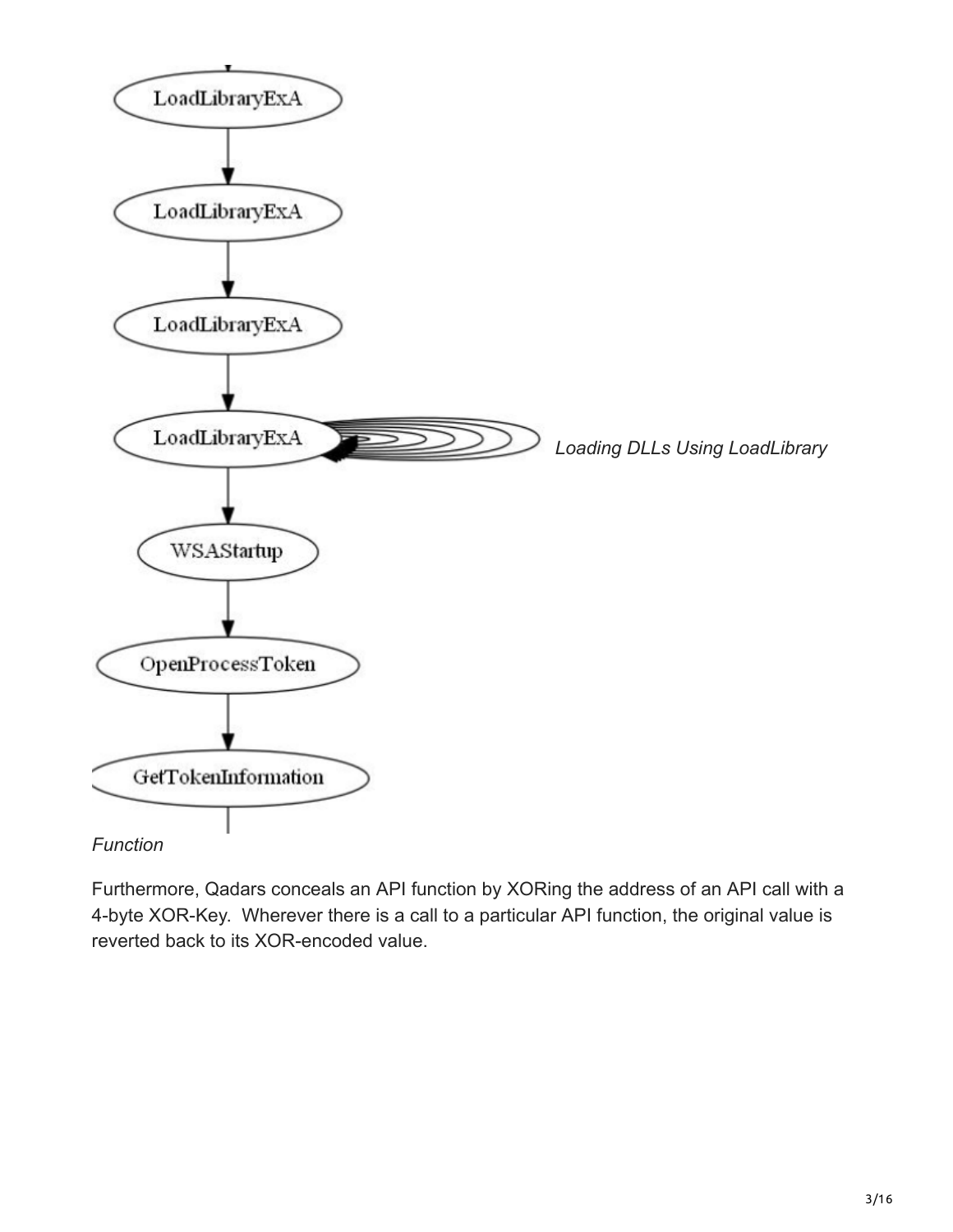| 日凶国<br>0040AED8<br>0040AED8 loc 40AED8:<br>0040AED8 mov<br>0040AEDD xor<br>0040AEE3 lea |          | eax, GlobalXorKey<br>eax, CreateMutexA ; Retrieve Orginal Value<br>ecx, [ebp+var 5D0] |          |
|-----------------------------------------------------------------------------------------|----------|---------------------------------------------------------------------------------------|----------|
|                                                                                         |          |                                                                                       |          |
| 0040AEE9 push                                                                           | ecx      |                                                                                       |          |
| 0040AEEA push                                                                           | ebx      |                                                                                       | Decoding |
| 0040AEEB push                                                                           |          |                                                                                       |          |
| 0040AEED push                                                                           | ebx      |                                                                                       |          |
| 0040AEEE call                                                                           | eax      | $;$ Call                                                                              |          |
| 0040AEF0 mov                                                                            |          | $[ebp+var 54]$ , eax                                                                  |          |
| 0040AEF3 cmp                                                                            | eax, ebx |                                                                                       |          |
| 0040AEF5 jnz                                                                            |          | short loc 40AF02                                                                      |          |

*XOR-encoded API Call*

In order to simplify the analysis, we can utilize one of two methods: create an IDA script to statically resolve the import addresses, or create an IDA script to rebuild the IAT. We will utilize the latter method.

## **Reconstructing Imports by Instruction Patching**

In order to restore the imported function, we would need our instructions to specify CALL [APIPointer] instead of CALL . However, patching an indirect call would not be allowed because the size of an indirect call is only 2 bytes, while the size of a referenced call is 6 bytes. We could accommodate these additional 4 bytes by NOP'ing the previous XOR operation which is used to retrieve the original value. In this manner, we could keep the offsets at their specified and original locations. The following code comparison (also known as diff) illustrates this concept:

|                                                                                                                                                                                                                                                                              | <b>Original Instructions</b>                                                                                                                                                                                                                                                                                            | <b>Patched and Shifted</b>                                                                                                                                                                                                                                                                                                                                                                                                                                                                                                                                                                                                        |                                            |
|------------------------------------------------------------------------------------------------------------------------------------------------------------------------------------------------------------------------------------------------------------------------------|-------------------------------------------------------------------------------------------------------------------------------------------------------------------------------------------------------------------------------------------------------------------------------------------------------------------------|-----------------------------------------------------------------------------------------------------------------------------------------------------------------------------------------------------------------------------------------------------------------------------------------------------------------------------------------------------------------------------------------------------------------------------------------------------------------------------------------------------------------------------------------------------------------------------------------------------------------------------------|--------------------------------------------|
| 0040AE72 mov<br>$0040$ AE $78$ xor<br>$0040$ AE $7$ E xor<br>0040AE80 add<br>0040AE83 mov<br>0040AE86 mov<br>0040AE89 mov<br>0040AE8C mov<br>0040AE8F lea<br>0040AE95 push<br>0040AE96 push<br>0040AE9B mov<br>0040AE9E mov<br>0040AEA1 mov<br>0040AEA4 mov<br>0040AEA7 call | ecx, GlobalXorKey<br>ecx, WSAStartup Xored<br>eax, eax<br>esp, 30h<br>[ebp+var 1C], eax<br>[ebp+var 18], eax<br>[ebp+var 48], eax<br>[ebp+var 44], eax<br>eax, [ebp+var 760]<br>eax<br>202 <sub>h</sub><br>$[ebp+var 24]$ , ebx<br>[ebp+var 20], ebx<br>[ebp+var 50], ebx<br>[ebp+var 4C], ebx<br>; WSAStartup()<br>ecx | 0040B772 mov<br>ecx, GlobalXORKEY<br>0040B778 xor<br>eax, eax<br>0040B77A add<br>esp, 30h<br>0040B77D mov<br>[ebp+var 1C], eax<br>0040B780 mov<br>$[ebp+var 18]$ , eax<br>0040B783 mov<br>[ebp+var 48], eax<br>0040B786 mov<br>$[ebp+var 44]$ , eax<br> 0040B789 lea<br>eax, [ebp+WSAData]<br>0040B78F push<br>; lpWSAData<br>eax<br>0040B790 push<br>202h<br>; wVersionRequested<br>0040B795 mov<br>[ebp+PtrSizeOut], ebx<br>0040B798 mov<br>[ebp+var 20], ebx<br>0040B79B mov<br>[ebp+var 50], ebx<br>0040B79E mov<br>[ebp+var 4C], ebx<br>0040B7A1 call<br>WSAStartup<br>$0040B7A7$ nop<br><b>NOP Inserted</b><br>0040B7A8 nop | <b>Original Instructions</b><br>shifted up |

*Maintaining Memory Offsets by Inserting NOP Instructions*

All resolved entries are stored in an array 748 bytes in size consisting of 187 total API calls.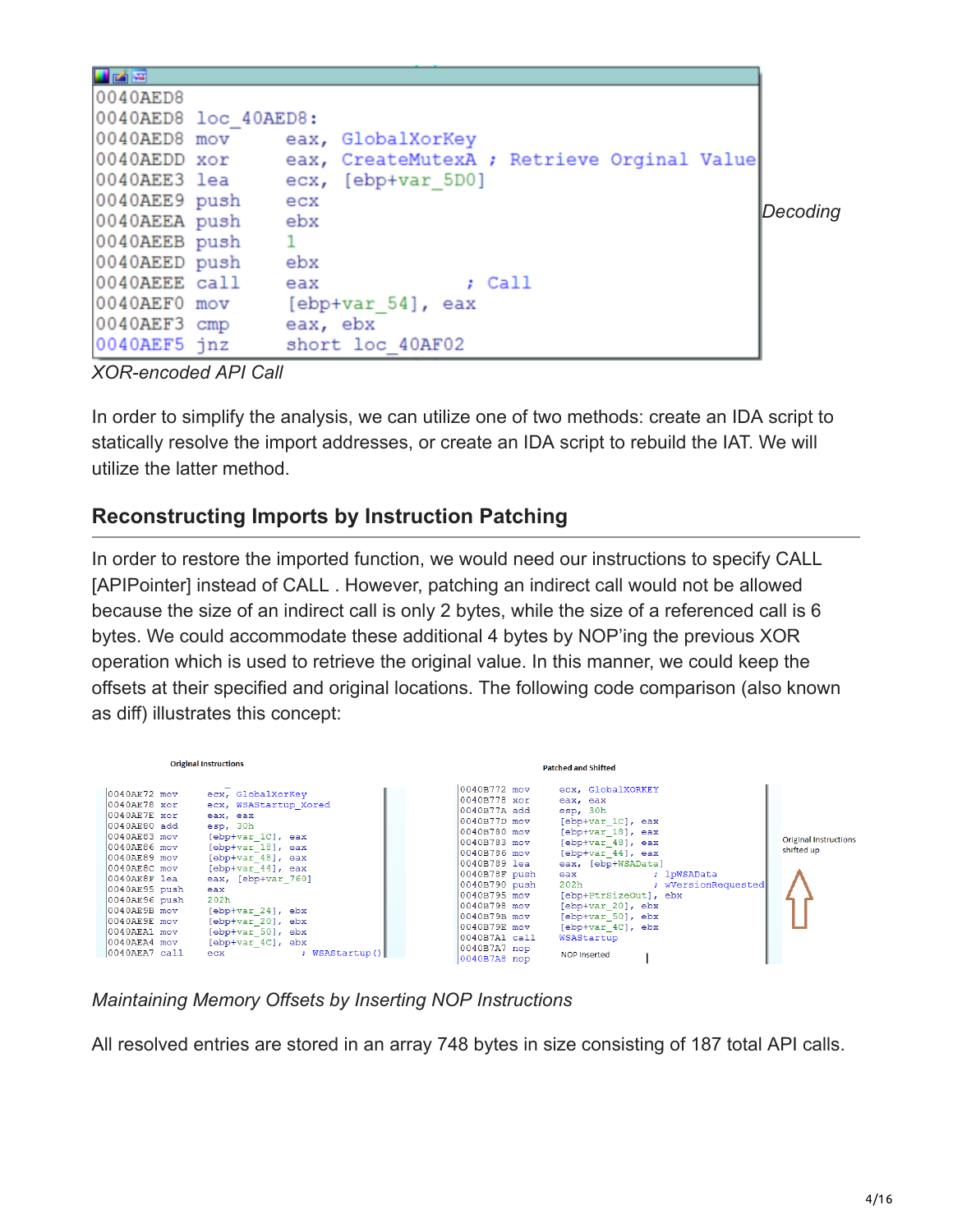|                                                                 | .data:004173BC APIAddressStart dd ? |                 |  |
|-----------------------------------------------------------------|-------------------------------------|-----------------|--|
| .data:004173BC                                                  |                                     |                 |  |
| .data:004173C0 dword 4173C0                                     |                                     | dd ?            |  |
| .data:004173C0                                                  |                                     |                 |  |
| .data:004173C4 dword 4173C4                                     |                                     | dd ?            |  |
| .data:004173C4                                                  |                                     |                 |  |
| .data:004173C8 dword 4173C8                                     |                                     | dd <sub>2</sub> |  |
| .data: 004173C8                                                 |                                     |                 |  |
| .data:004173CC dword 4173CC                                     |                                     | dd ?            |  |
| .data:004173CC                                                  |                                     |                 |  |
| .data:004173D0 dword 4173D0                                     |                                     | dd ?            |  |
| $D_{\text{sc}}$ but and $ADL$ $E_{\text{c}}$ and $D_{\text{c}}$ |                                     |                 |  |

*Resolved API Function Calls*

We will use the following script to XOR the API address array with the original global XOR key. This allows us to patch and relocate the instructions.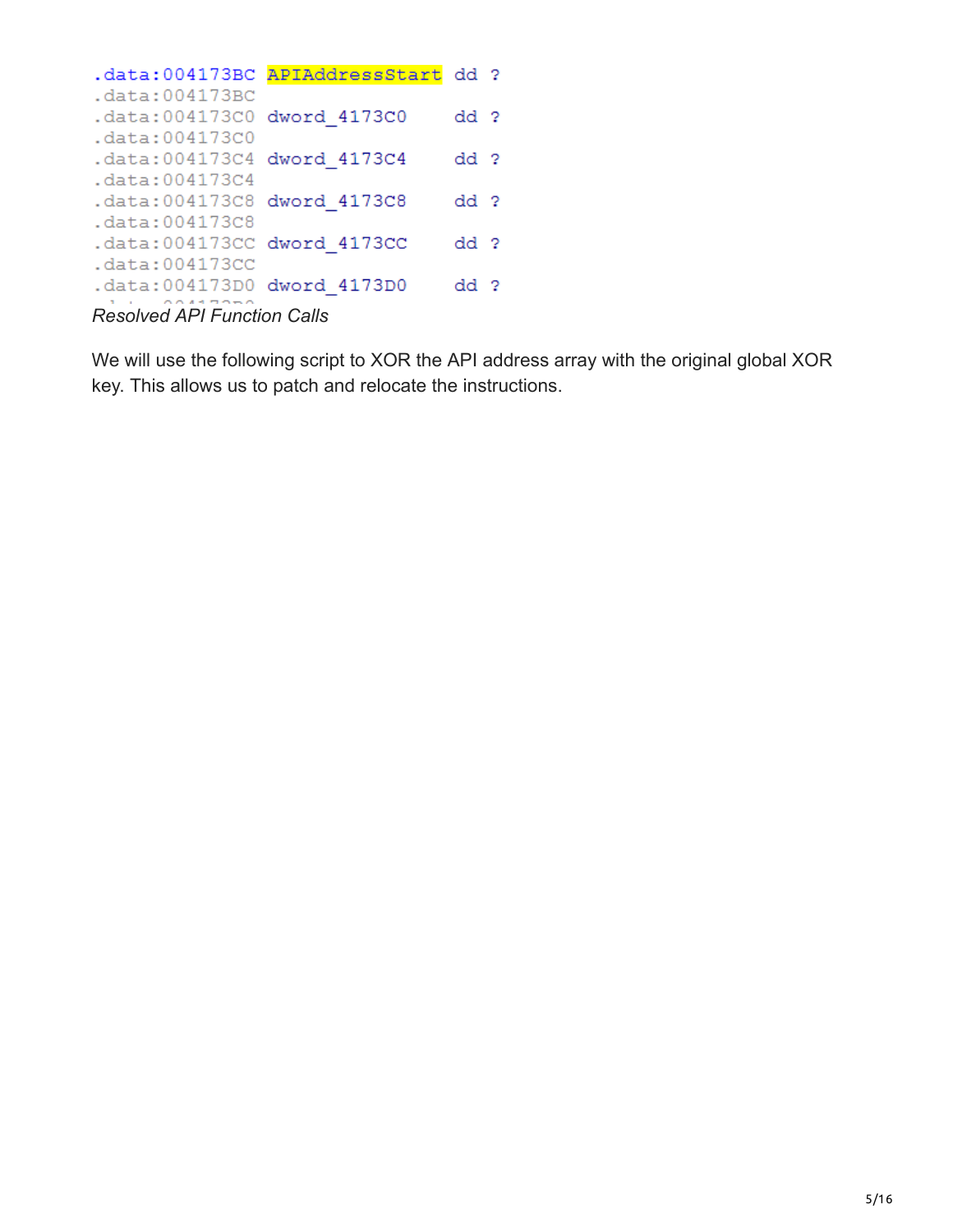```
# Raashid Bhat
# (C) PhishLabs 2017
# IAT Patch Script Qadars Banking Trojan
XORKey = 0x43B9A447 # 2017 v3
LoadLibException = 0x004196F0
ApiResolvRange = 0x00406150
ApiResolvRangeLen = 0x00409ACC - 0x00406150
from capstone import *
import struct
Debug = 1def ReadMem(addr, n):
global Debug
if Debug:
return DbgRead(addr, n)
else:
return GetManyBytes(addr, n)
def WriteMem(addr, buff):
global Debug
if Debug:
        DbgWrite(addr, buff)
else:
for i in buff:
            PatchByte(addr, ord(i))
            addr = addr + 1return
def PatchIndirectCall(MemAddr, Addrs, CallDst):
    \text{Reg} = \text{''}md = CS(CS_ARCH_X86, CS_MODE_32)for i in md.disasm(MemAddr, Addrs):
print "0x%x:t%st%s" %(i.address, i.mnemonic, i.op_str)
if i.mnemonic == 'xor' and Reg == '':
print i.op_str[0:3]
            Reg = i.op\_str[0:3]if i.mnemonic == 'call':
if i. op_{\text{str}} == Reg:
                                                 print "0x%x:t%st%s" %(i.address,
i.mnemonic, i.op_str)
                print "Size = %d" % (i.address - (Address + 6))Inst = ReadMem(Addrs + 6, (i.address - (Addrs + 6))) # read
remaining instructions
                WriteMem( Addrs, 'x90' * (i.address - ( Addrs) + 2)) # write NOPS
                WriteMem(Addrs, Inst)
                Inst = "xffx15" + struct.pack("
```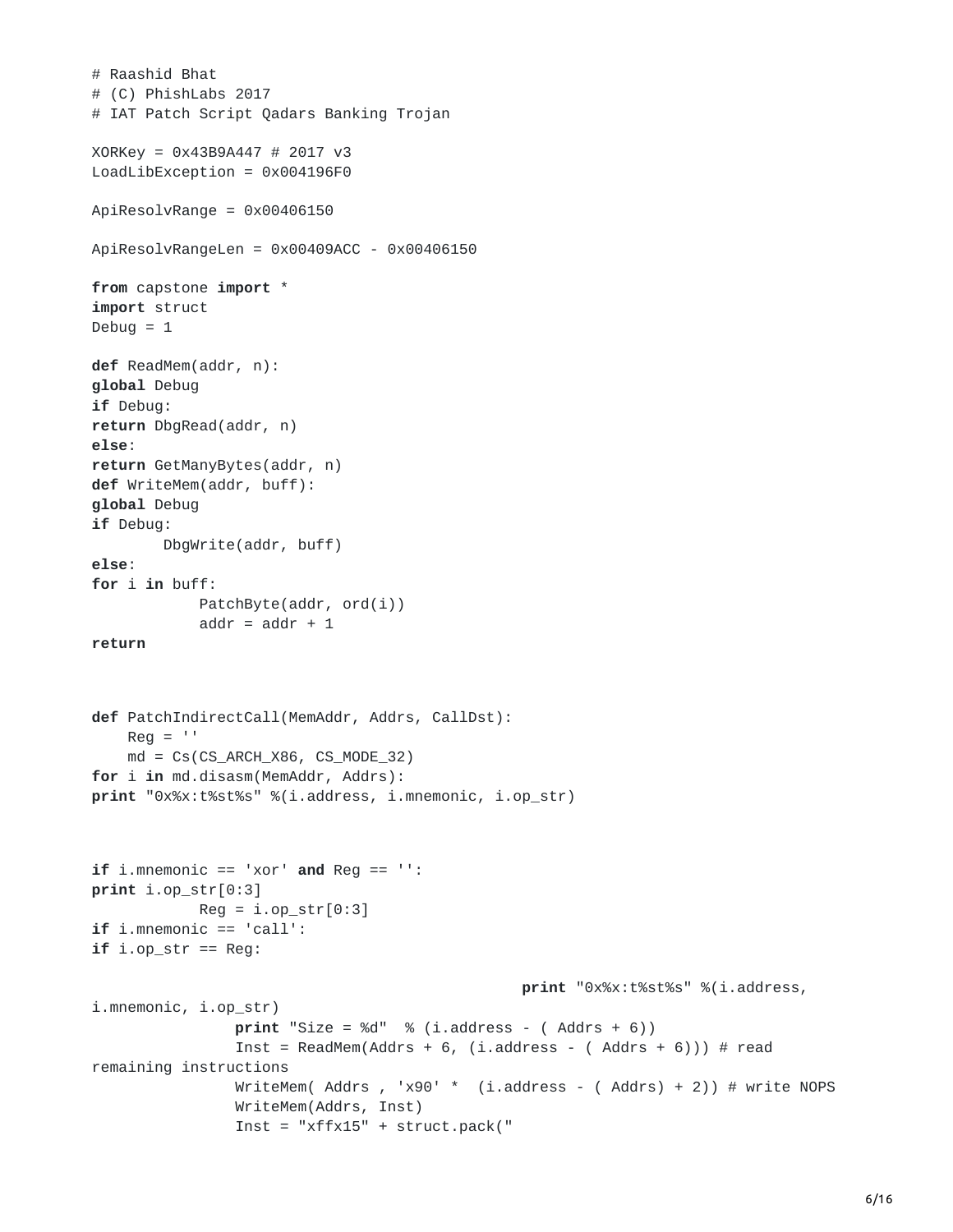```
WriteMem(i.address - 6, Inst)
return
for i in range(0x004193DC, 0x004196F0, 4):
   PatchDword(i, DbgDword(i) ^ XORKey)
if i == LoadLibException:
continue
   x = XrefSTo(i)for j in x:
       addr = j.frm
       print addr
       if addr > ApiResolvRange and addr print "[] API Patch Subroutine
Skipping... "
           continue
       print hex(j.frm)
       PatchIndirectCall(ReadMem(addr, 0x32), addr, i)
```
*Script to Patch API Address Array*



Upon opening this file in IDA, we are presented with an annotated Import Address Table: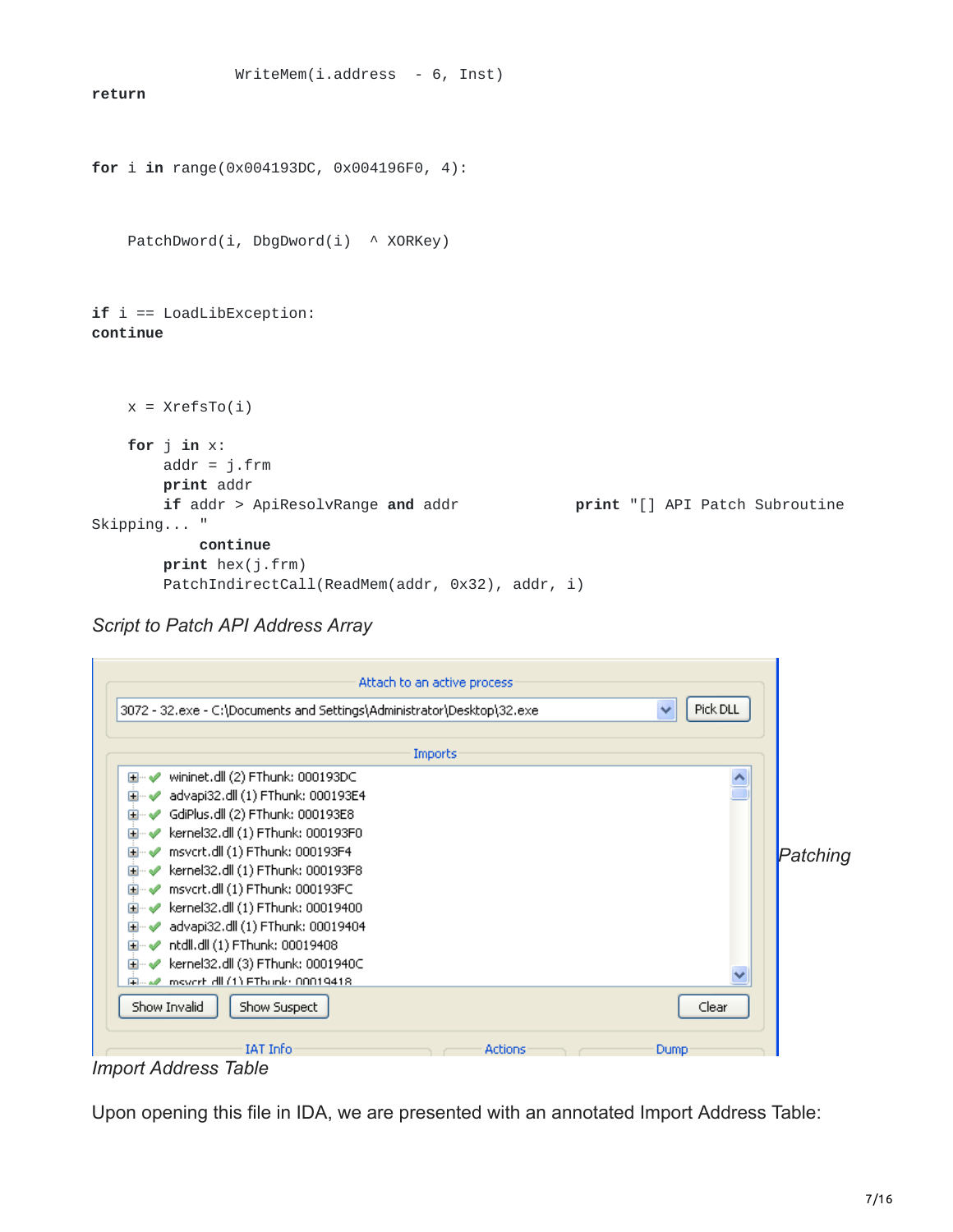```
if ( hConnect )
€
  dwFlags = -2071973376;1pOptional = (LPVOID) StringDecode((int *) "HTTP/1.1");
  v6 = HttpOpenRequestA(hConnect, lpszVerb, lpszObjectName, (LPCSTR)lpOptional, szReferrer, 0, dwFlags, 0);
  v17 = v6;
  HeapFreeX(&lpOptional);
  if (v6)dwFlags = 600000;InternetSetOptionA(v6, 6u, &dwFlags, 4u);
    dwBufferLength = 4;dwFlags = 0;InternetQueryOptionA(v6, 0x1Fu, &dwFlags, &dwBufferLength);
    dwFlags |= 0x100u;InternetSetOptionA(v6, 0x1Fu, &dwFlags, 4u);
               Ordinal
                                                                                  Library
Address
                          Name
图 004193DC
                          HttpAddRequestHeadersA
                                                                                  wininet
图 004193E0
                          HttpQueryInfoA
                                                                                  wininet
图 004193E4
                          OpenProcessToken
                                                                                  advapi32
图 004193E8
                                                                                  GdiPlus
                          GdipDrawlmagel
图 004193EC
                                                                                  GdiPlus
                          GdipCreateFromHDC
图 004193F0
                          GetExitCodeThread
                                                                                  kernel32
图 004193F4
                                                                                  msvcrt
                          _time64
图 004193F8
                          WaitForSingleObject
                                                                                  kernel32
图 004193FC
                          wcscpy
                                                                                  msvcrt
图 00419400
                          LeaveCriticalSection
                                                                                  kernel32
图 00419404
                          GetTokenInformation
                                                                                  advapi32
图 00419408
                          NtQueryInformationProcess
                                                                                  ntdll
图 0041940C
                          VirtualAlloc
                                                                                  kernel32
                          ResetEvent
                                                                                  kernel32
图 00419410
                          QueueUserAPC
图 00419414
                                                                                  kernel32
图 00419418
                          wcslen
                                                                                  msvcrt
图 0041941C
                          HttpOpenRequestA
                                                                                  wininet
图 00419420
                          RegCloseKey
                                                                                  advapi32
图 00419424
                          strcmp
                                                                                  msvcrt
图 00419428
                          GetFileInformationByHandle
                                                                                  kernel32
```

```
Patched Import Address Table in IDA
```
Similarly, we can use an IDA script to deal with Qadars string obfuscation which is simply a XOR-based decoding algorithm in which each of the encoded strings has the following structure:

```
struct EncodedString
{
        DWORD len;
char Encodedbuf[len]; // XOR encoded with a key
}
XORKEY = "4B57A7E012368BE9AA48" // found in sample
    while ( v12 {
      *(_BYTE *)(v12++ + v13) ^= v15[v14];
      v14 = (v14 + 1) % v11;}
    result = v13;
```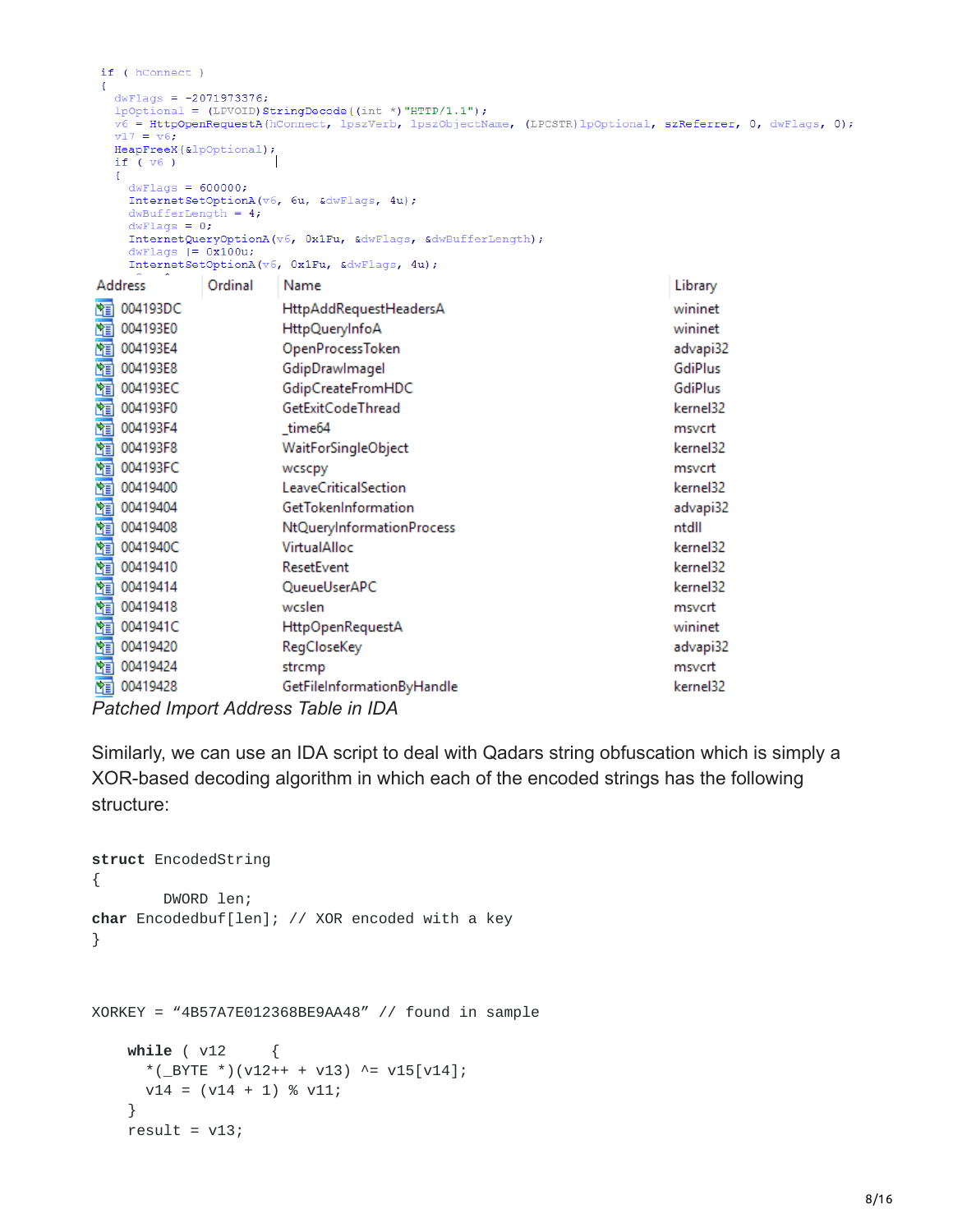The code can be simply represented in Python as follows:

```
def DecodeString(Ea):
    XORBuff = "4B57A7E012368BE9AA48".decode("hex")
    Buffer = Dword(Ea)print "[] Buffer Len = %d " % BuffLen
    dst = "for i in range(0, BuffLen):
        dst = dst + chr( (Byte(Ea + 4 + i) & 0 \times f) ^ ord(XORBuff[i % (10)]))
print len(dst)
    j = 0for i in dst:
        PatchByte(Ea + j, ord(i))
        j = j + 1
```
We will use the following IDA Python script to help us with decoding all encoded strings present in Qadars: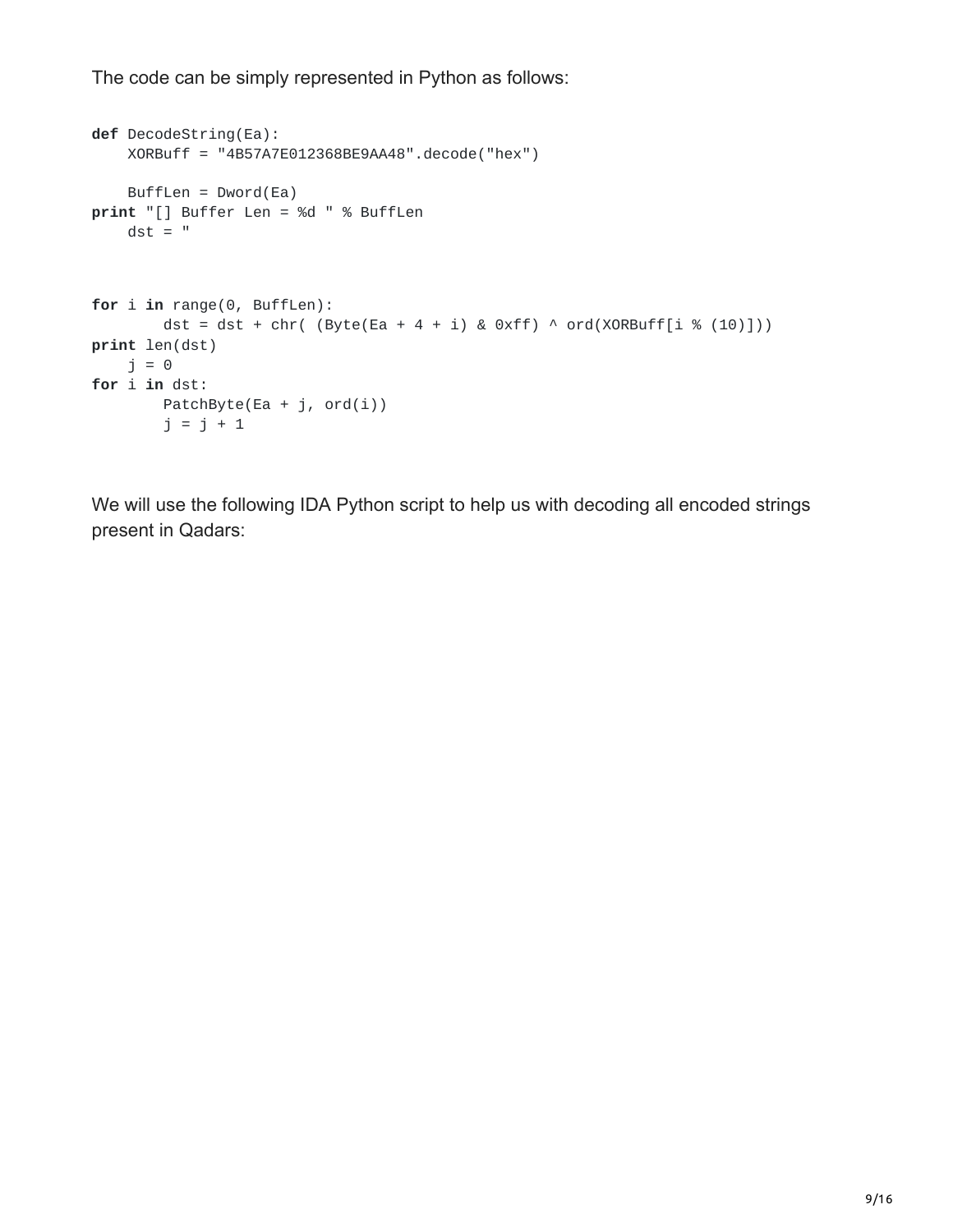```
# IDAPython String Decoder For Qadars
# Raashid Bhat
# (C) PhishLabs 2017
import struct
procesed = []def DecodeString(Ea):
    XORBuff = "4B57A7E012368BE9AA48".decode("hex") #xorkey
    Buffer = Dword(Ea)print "[] Buffer Len = %d " % BuffLen
   dst = "for i in range(0, BuffLen):
        dst = dst + chr( (Byte(Ea + 4 + i) & 0 \times f) ^ ord(XORBuff[i % (10)]))
print len(dst)
   j = 0for i in dst:
        PatchByte(Ea + j, ord(i))
        j = j + 1for i in CodeRefsTo(ScreenEA(),1):
print hex(i)
    ea = PrevAddr(i)
while "push offset" notin GetDisasm(ea):
        ea = PrevAddr(ea)
print GetDisasm(ea)[19:]
if "asc_" in GetDisasm(ea):
        addr = GetDisasm(ea)[19:].split(";")[0]else:
        addr = GetDisasm(ea)[19:]
if int(addr, 16) in procesed:
continue
    DecodeString(int(addr, 16))
    procesed.append(int(addr, 16))
for i in procesed:
```
MakeStr(i, BADADDR)

Running this script on the sample decodes all strings and makes them visible in the Strings window.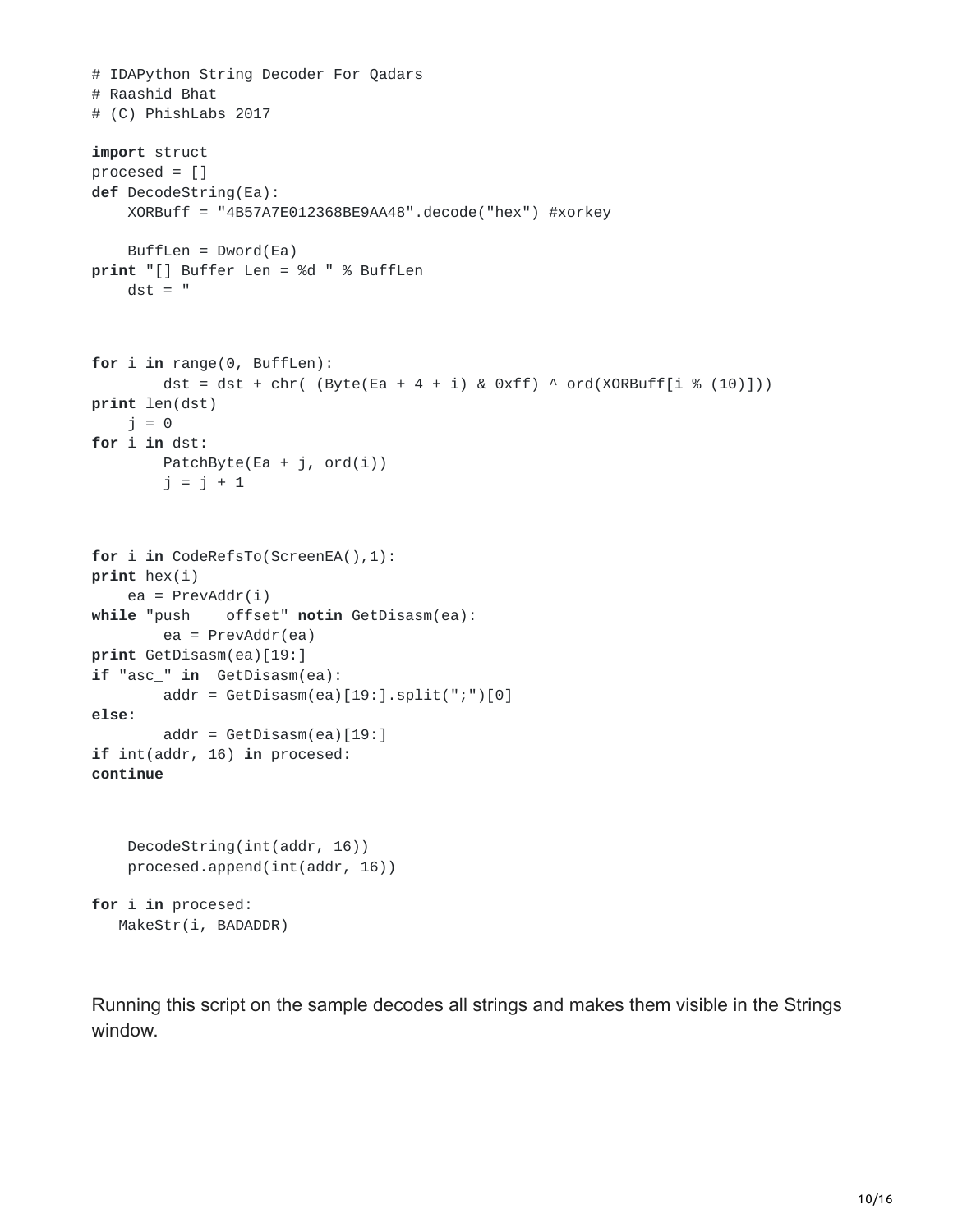| Address                 |                          |        |      | String                    |              |
|-------------------------|--------------------------|--------|------|---------------------------|--------------|
|                         |                          | Length | Type |                           |              |
| 's'                     | .rdata:004129FC 00000017 |        | Ċ    | Windows Server 2012 SP    |              |
| 's'                     | .rdata:00412A24 0000000D |        | C    | Windows 8 SP              |              |
| 's'                     | .rdata:00412A44 0000001A |        | C.   | Windows Server 2012 R2 SP |              |
| $\mathbf{s}$            | .rdata:00412A70 0000000F |        | Ċ    | Windows 8.1 SP            |              |
| 's'                     | .rdata:00412A90 0000000D |        | C    | kdwTimestamp              |              |
| 's'                     | .rdata:00412A9D 00000005 |        | Ċ    | dData                     |              |
| 's'                     | .rdata:00412AA3 00000008 |        | C    | fLength                   |              |
| 's'                     | .rdata:00412AAB 00000009 |        | C    | flpData@                  |              |
| 's'                     | .rdata:00412AC4 00000008 |        | C    | gBitness                  |              |
| 's'                     | .rdata:00412AE0 0000000A |        | c    | hmainType                 |              |
| $\overline{\mathbf{s}}$ | .rdata:00412AEA 00000009 |        | C    | qsubType                  |              |
| $\overline{\mathbf{s}}$ | .rdata:00412B04 0000000D |        | C    | klpszVersion              |              |
| $\overline{\mathbf{s}}$ | .rdata:00412B24 0000000D |        | C    | oilpszBotlDx              |              |
| $\overline{\mathbf{s}}$ | .rdata:00412B44 00000008 |        | C    | flpData                   | Deobfuscated |
| $\overline{\mathbf{s}}$ | .rdata:00412B5C 00000008 |        | C    | fLength                   |              |
| $\overline{\mathbf{s}}$ | .rdata:00412B74 00000006 |        | c    | dData                     |              |
| $\overline{\mathbf{s}}$ | .rdata:00412B8C 0000000D |        | c    | kdwTimestamp              |              |
| 's'                     | .rdata:00412BAC 0000000A |        | C    | hdwStatus                 |              |
| $\overline{\mathbf{s}}$ | .rdata:00412BC8 00000007 |        | c    | elmage                    |              |
| $\overline{\mathbf{s}}$ | .rdata:00412BE0 0000000C |        | C    | jmoduleSize               |              |
| $\overline{\mathbf{s}}$ | .rdata:00412BFC 0000000F |        | C    | mlpProcessList            |              |
| 's'                     | .rdata:00412C1C 0000000E |        | C    | <b>IProcessCount</b>      |              |
| r <sub>s</sub> '        | .rdata:00412C3C 0000000C |        | C    | jinjectType               |              |
| $\overline{\mathbf{s}}$ | .rdata:00412C58 0000000A |        | C    | hAutoLoad                 |              |
| 's'                     | .rdata:00412C74 0000000C |        | C    | jMainModule               |              |
| $\overline{\mathbf{s}}$ | .rdata:00412C90 0000000B |        | C    | <b>iszVersion</b>         |              |
| 's'                     | .rdata:00412CAC 00000008 |        | Ċ    | fszName                   |              |
| 's'                     | .rdata:00412CC4 0000000A |        | c    | hModule64                 |              |
| 's'                     | .rdata:00412CE0 0000000A |        | C    | hModule32                 |              |
|                         | <b>Strings</b>           |        |      |                           |              |

## **Privilege Escalation / Social Engineering and Spoofing Adobe Update**

If Qadars is not presented with a specific set of privileges, it tries to contact and download a module from the command and control center. This module is then loaded in memory and an export, aptly named "Exploit" is invoked to complete the privilege escalation. Currently, a known vulnerability in how the Win32k.sys kernel-mode driver handles objects in memory is exploited for this purpose [\(CVE-2015-1701](https://www.cve.mitre.org/cgi-bin/cvename.cgi?name=cve-2015-1701)).

```
General | Statistics | Performance | Threads | Token | Modules | Memory | Environme
 User:
             home-PC\home
             S-1-5-21-3112479001-3514435952-2042945557-1000
 User SID:
 Session: 2
                                               Virtualized: Not Allowed
                       Elevated: Yes
 App container SID: N/A
 Name \triangleFlags
```
*Decoding 'Exploit' Module*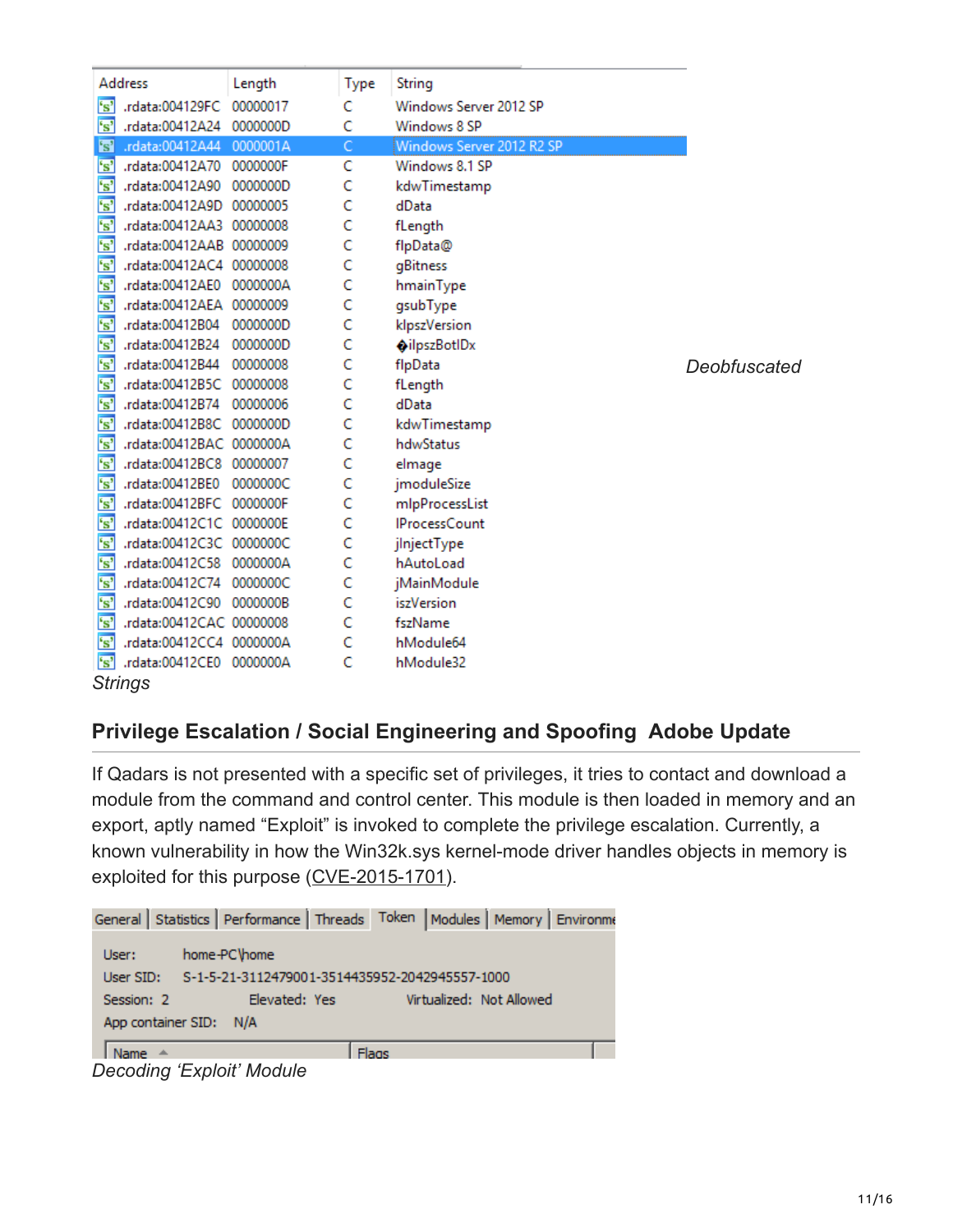

*Debugging Symbols for 'Exploit' Module*

| Adobe Flash Player Update Setup                                      |  |
|----------------------------------------------------------------------|--|
| Installing                                                           |  |
| Update file: C:\Program Files\Macromed\Flash\plugins\flashplayer.xpt |  |
| Close<br>Cancel                                                      |  |

*'Exploit' Module in DLL Exports*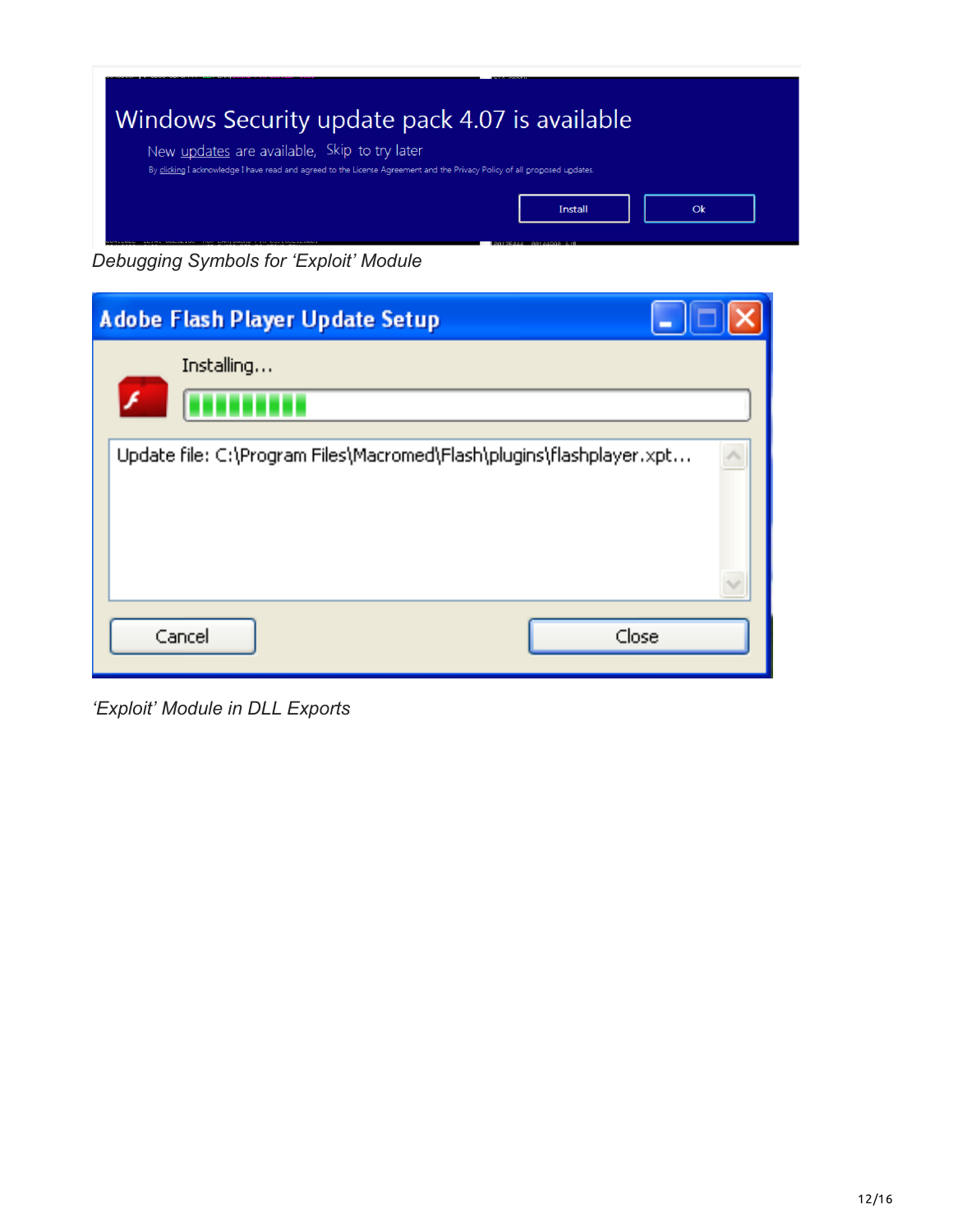

*Invocation of 'Exploit' Module*

If the privilege escalation code does not work, Qadars attempts to socially engineer the victim with a fake Windows security update prompt. This executes code that allows Qadars to run with higher privileges using the "runas" verb: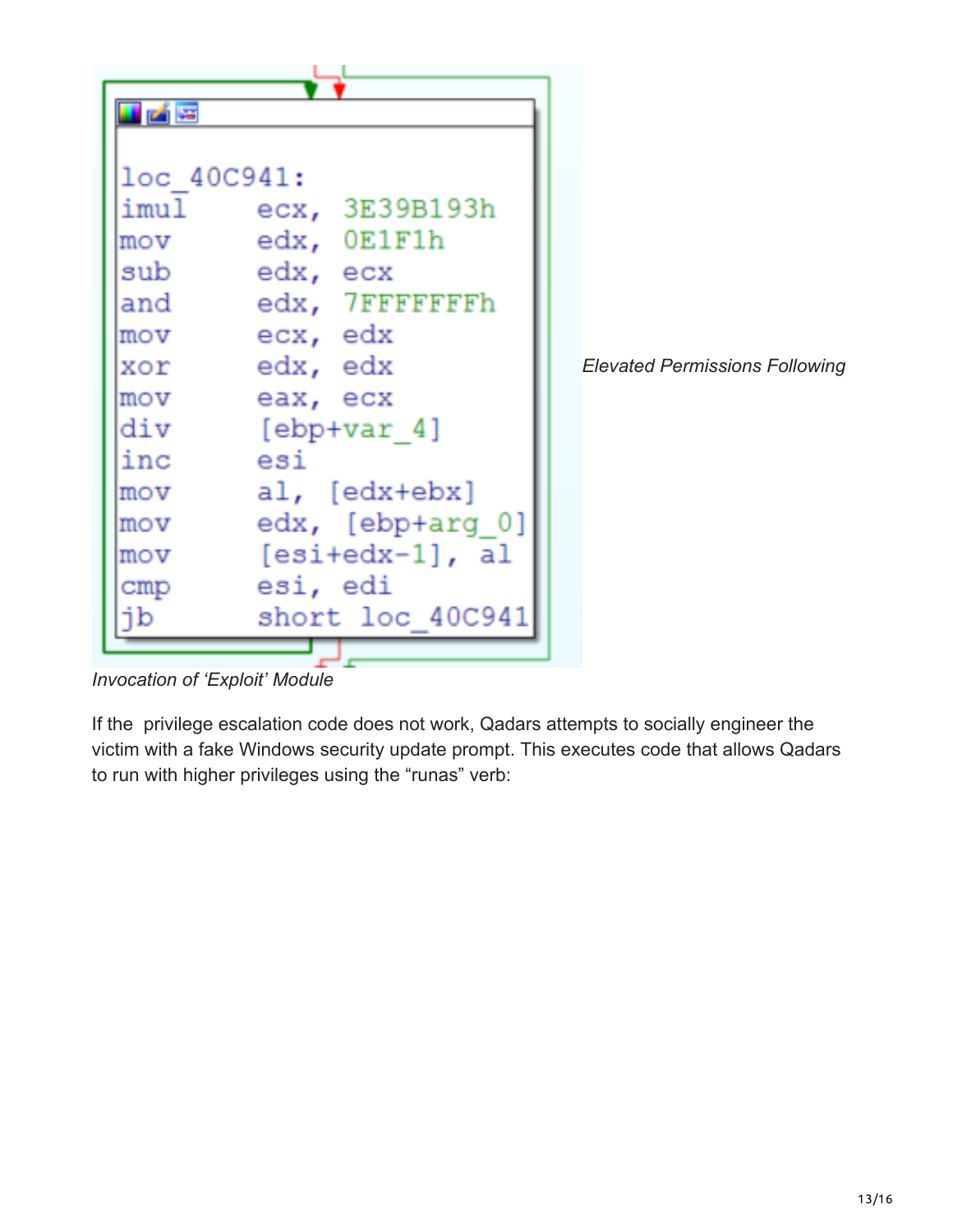| $loc$ 40 $CAZE$ : |          |                  |
|-------------------|----------|------------------|
| mov               |          | eax, DomCount    |
| inc               | eax      |                  |
| $X \cap Y$        | edx, edx |                  |
| $_{\text{mov}}$   | ecx, 200 |                  |
| div               | exc      |                  |
| mov               |          | edi, [ebp+name]  |
| mov               |          | [ebp+var 8], esi |
| mov               |          | DomCount, edx    |

*Fake Windows Security Prompt*

Upon execution of the malware, it loads a fake window with a progress bar masquerading as an Adobe Updater application to provide a sense of legitimacy.



## **Communication and DGA**

Qadars locates the command and control center by generating a list of 200 domains using a [combination of a time seed and some constants.](https://johannesbader.ch/2016/04/the-dga-of-qadars/) On February 1st, Qadars started using a new seed value **0xE1F1**, replacing the previous seed, **0xE1F2.**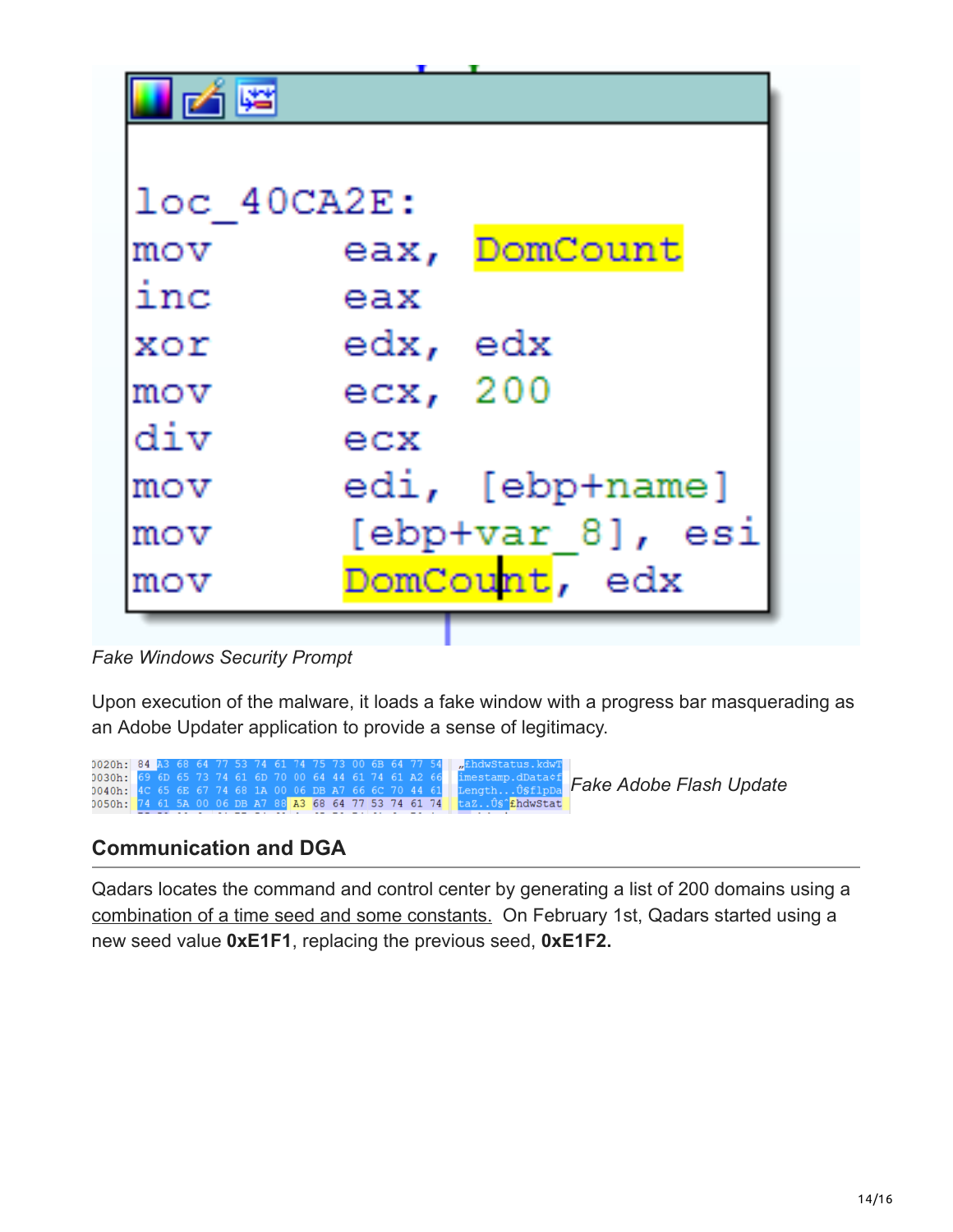| <b>D</b> Qadars Domain Generation 1.png | Qadars Domain Generation 2.png |        |
|-----------------------------------------|--------------------------------|--------|
|                                         |                                | Domain |
|                                         |                                |        |

#### *Generation*

Initially, two information packets are generated and concatenated. They consist of a chunk of information serialized in the following format: *botid, version , operation type, etc.*

This information is packed together and fed to another subroutine which generates a MD5 hash of a 9-byte random string. This string will be used as an AES-128 encryption key which is then appended in the beginning of the encoded packet for command and control traffic decoding.

Information is serialized in each entry in the following format:

```
struct InfoStructEntry
{
unsigned int len;
unsigned char Buffer[len];
}
```
The response is encrypted using AES-128 and the first 16 bytes consist of the MD5 hash of the command and control buffer. This hash is used for verification before processing.

```
Struct c2packet
{
BYTE MD5Hash[16];
BYTE []AESEncryptedBuffer;
}
```
After decryption, the base packet consists of metadata information which is used to determine the parameters and type of block to be processed. Multiple entries consist of either modules, updates, or a web inject file which is APLIB compressed.